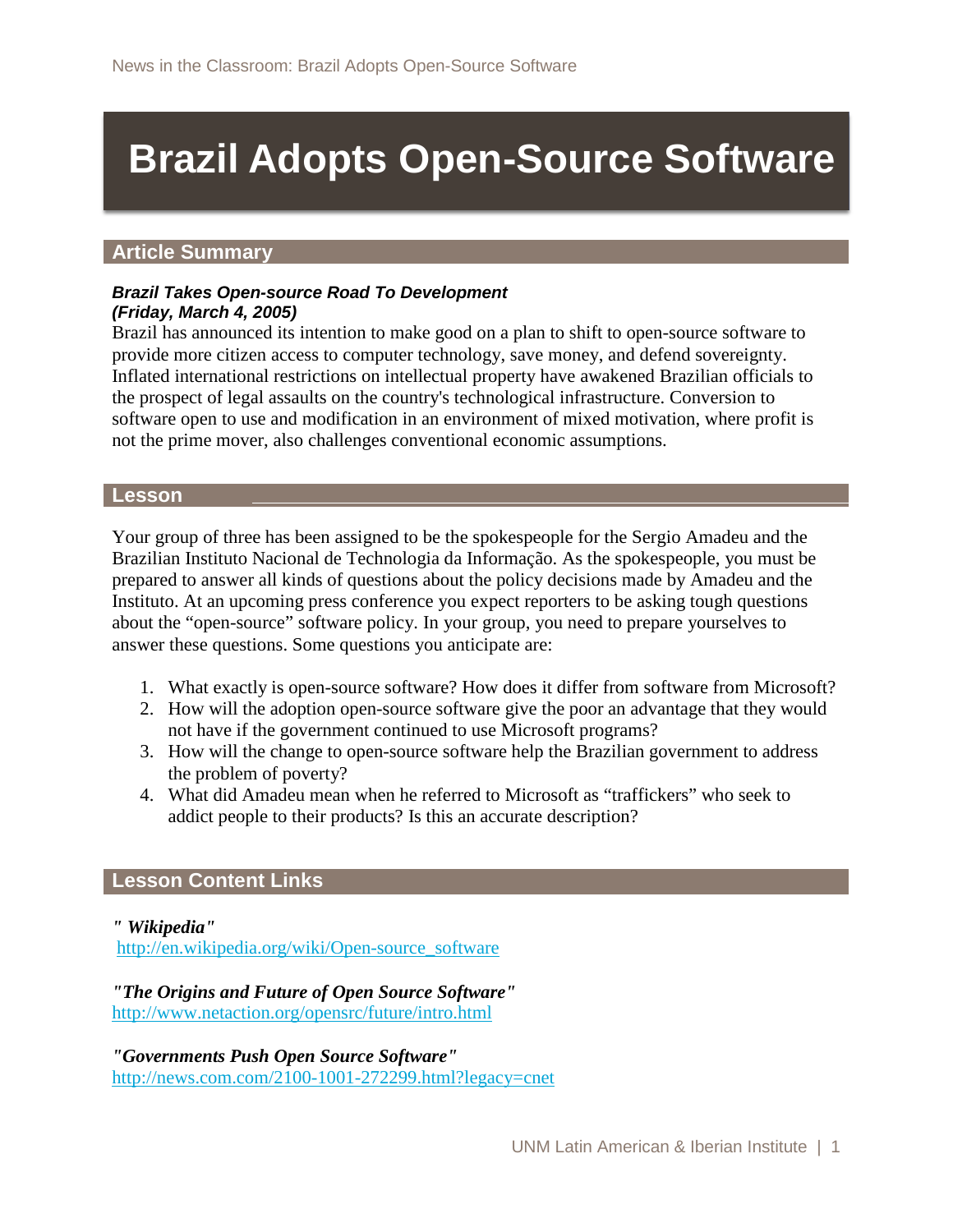### *"Activists Urge Free Open Source Software"*  <http://www.foxnews.com/story/0,2933,145827,00.html>

#### *"South American Warms to Open Source"*  [http://www.theregister.co.uk/2005/02/10/south\\_america\\_open\\_source/](http://www.theregister.co.uk/2005/02/10/south_america_open_source/)

*"Brazil Extends Microsoft Challenge with Global Group"*  [http://quote.bloomberg.com/apps/news?pid=10000086&sid=aJ08rWTOnQsk&refer=news\\_index](http://quote.bloomberg.com/apps/news?pid=10000086&sid=aJ08rWTOnQsk&refer=news_index)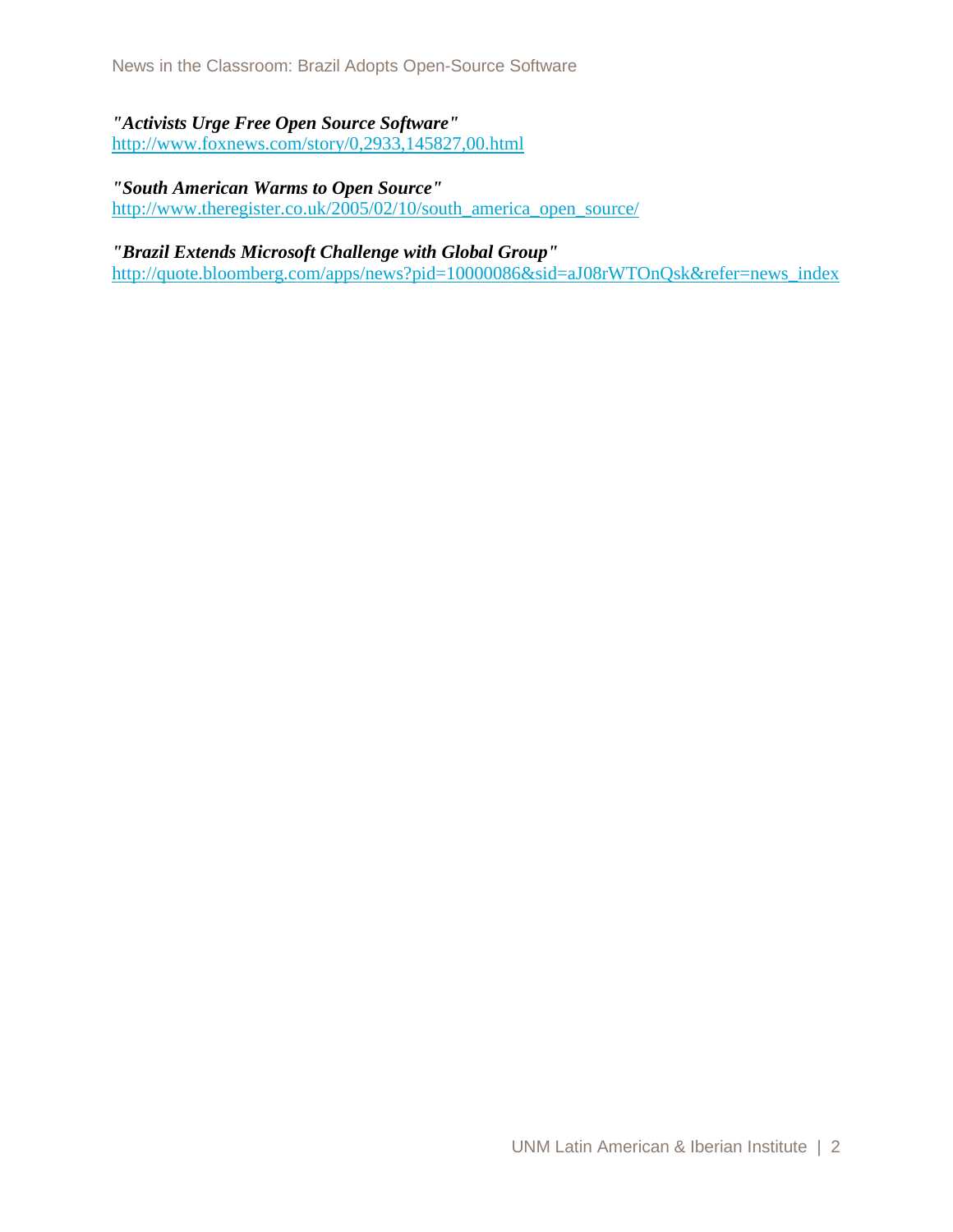## **Brazil Takes Open-source Road To Development**

ISSN: 1060-4189 LADB Article ID: 052131 Category/Department: General Date: Friday, March 4, 2005 By: Patricia Hynds

Brazil has announced its intention to make good on a plan to shift to open-source software to provide more citizen access to computer technology, save money, and defend sovereignty. Inflated international restrictions on intellectual property have awakened Brazilian officials to the prospect of legal assaults on the country's technological infrastructure. Conversion to software open to use and modification in an environment of mixed motivation, where profit is not the prime mover, also challenges conventional economic assumptions.

The strategy underlying the change was articulated early in the administration of President Luiz Ignacio Lula da Silva when he appointed Sergio Amadeu to head the Instituto Nacional de Tecnologia da Informacao (ITI) in 2003, the year he took office. Paying software licensing fees to Microsoft and other companies was, in Amadeu's view, "unsustainable economically." Amadeu set to work almost immediately to encourage all sectors of government to move to open source. "We have some islands in the federal government using open source," he said then, "but we want to create a continent."

Prior to taking up government work, Amadeu authored the book Digital Exclusion: Misery in the Information Era. The fundamental proposition of the book is that unless the poor have the same access to technology that the rich have, the gap between them, already the deepest in the world, will only widen. His first steps toward narrowing the gap were to enter into an agreement with IBM to boost government use of the open-source operating system Linux, replacing Microsoft's proprietary Windows, and to move toward replacing proprietary software on Brazil's more than 400,000 electronic voting machines.

The Lula government is not just looking to save the licensing fees it pays to Microsoft, estimated at 6% to 10% of the more than US\$300 million the company makes from Brazil each year. Brazil is Microsoft's largest Latin American market. The government's position is that open source is essential in a country where only 10% of its 182 million people have computers and where a heavily indebted government is the largest buyer of the machines.

#### *Battleground Brazil*

Brazil has thus become fertile ground for ongoing battles between Microsoft, with its monopolistic business model, and other companies looking to launch a competing model. IBM-Brazil has cast its lot with Linux, the open-source operating system, in its challenge to the software monolith. The company has signed a cooperation agreement with the Sao Paolo state government. Under the terms of the agreement, IBM will train 980 state professionals in managing Linux-based IT environments. Haroldo Hoffmann, IBM Brazil's Linux executive, said his focus is on implementing open standards throughout the country. He said the company's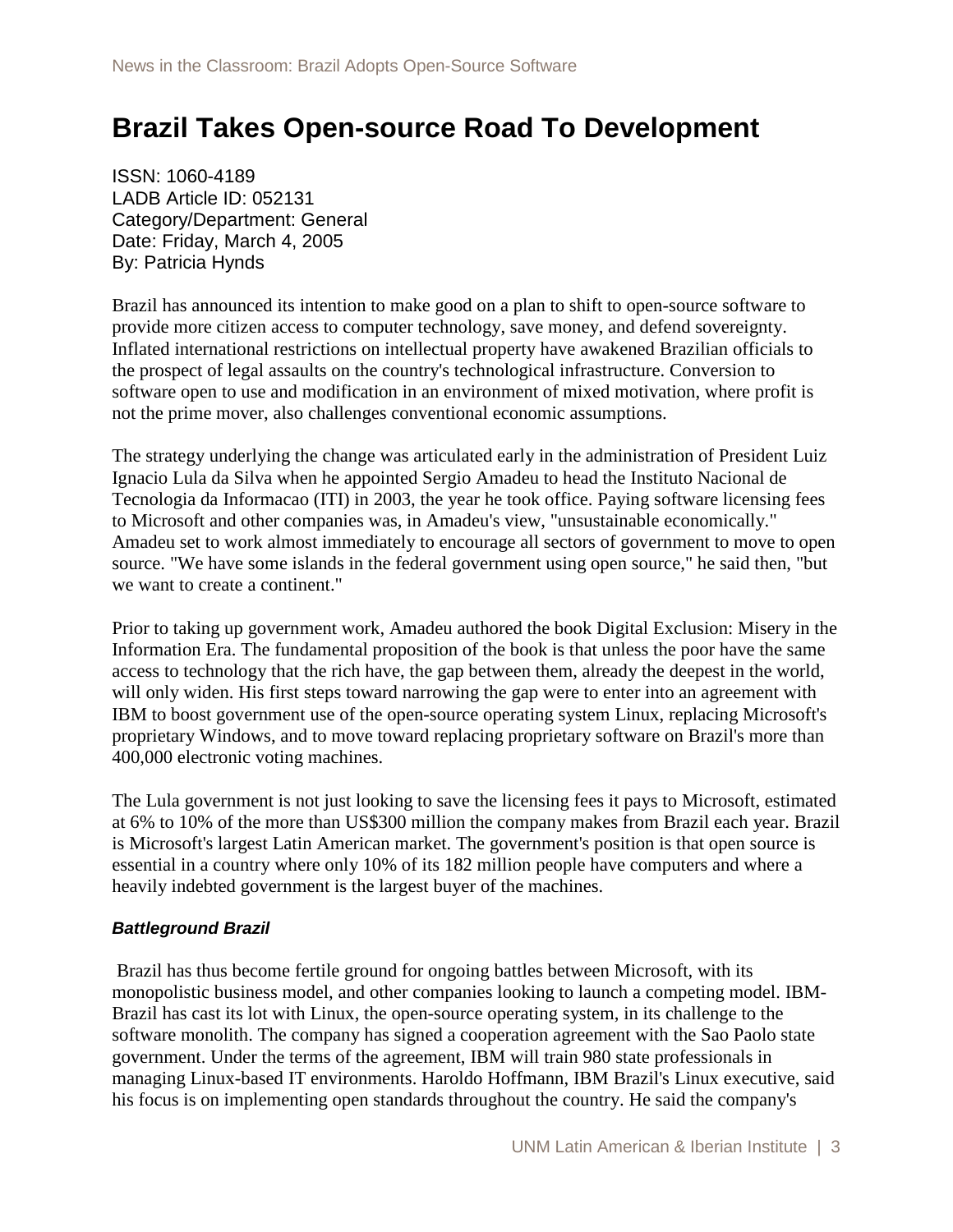developers around the world are working to improve the Linux kernel, since all IBM's hardware, software, and services are prepared to run and support open standards. The program is not limited to Brazil; the company has more than 50 agreements signed with governments worldwide. The Sao Paolo training, which began in February, is made up of five modules, the first three devoted to Linux. The fourth emphasizes the use of IBM open-standards software, and, in the last, trainees will practice solutions at IBM facilities. As the largest developed area in Latin America, accounting for 22% of Brazil's population, Sao Paolo seemed a propitious place for the 12-month program.

Sharing some, but not all, of the wealth IBM has already released 500 of its patents to opensource developers. The patents cover management, electronic commerce, data storage, and image processing. The release is remarkable for its radical departure from the growing emphasis on husbanding intellectual property in international trade and in the agreements upon which that trade is based. Said Jim Stallings, vice president in charge of patents and intellectual property at IBM, "This is a much greater contribution than we've ever made in the past. It is possible to use these data in an innovative way to build something totally new." To have access to these patents, users must subscribe to the criteria of the Open Source Initiative, an organization that defines distribution, publication, restriction, and other policies making up open-source standards. The patents released represent a small portion of those owned by IBM. The company registered 3,248 new ones in 2004 alone.

IBM also has an agreement with the government to establish a knowledge and technology center, the Centro de Difusao Tecnologica e Conhecimento (CDTC), at the Universidade de Brasilia. The CDTC will be involved in training professionals from the public schools and state education bureaus in open-standards technology in courses given in all state capitals. Amadeu explained, "CDTC will allow a vigorous dissemination of knowledge throughout the country, in addition to expanding the national technological intelligence." It will also support collaborativedevelopment and technological-migration projects from public agencies and small companies. The left operating in unexpected ways Brazil's commitment to open source represents more than a collision between a developing government and a multinational corporation seeking to fit the world into its business model. The move clearly fits the most classic and fundamental tenets of a left agenda, to the extent that it can easily be interpreted as a popular "seizure of the means of production." Because it has occurred without violent revolution, it has largely blindsided conventional economists like Brazil expert Albert Fishlow, who publicly insists that "there is no left in Latin America."

IBM's cooperation in the initiative demonstrates another tenet of leftist fundamental thought, that of capital's vulnerability to its own internal contradictions. As IBM goes head to head with Microsoft, Brazil frees capital to invest in social projects. More broadly, the open-source concept is championed by the World Social Forum (WSF), another Brazilian initiative that embraces not only leftist social movements, but also movements from areas of the world that do not locate their politics on the right-left continuum (see NotiSur, 2005-02-18, 2003-02-07, 2002-02-22, 2001-02-02). At this year's WSF convocation in Porto Alegre, a special meeting was held to discuss software licensing. Gilberto Gil, Brazil's minister of culture, John Barlow, Grateful Dead lyricist and founder of the Electronic Frontier Foundation, and the chairman of Creative Commons, Stanford University law professor Lawrence Lessig, addressed the meeting. Barlow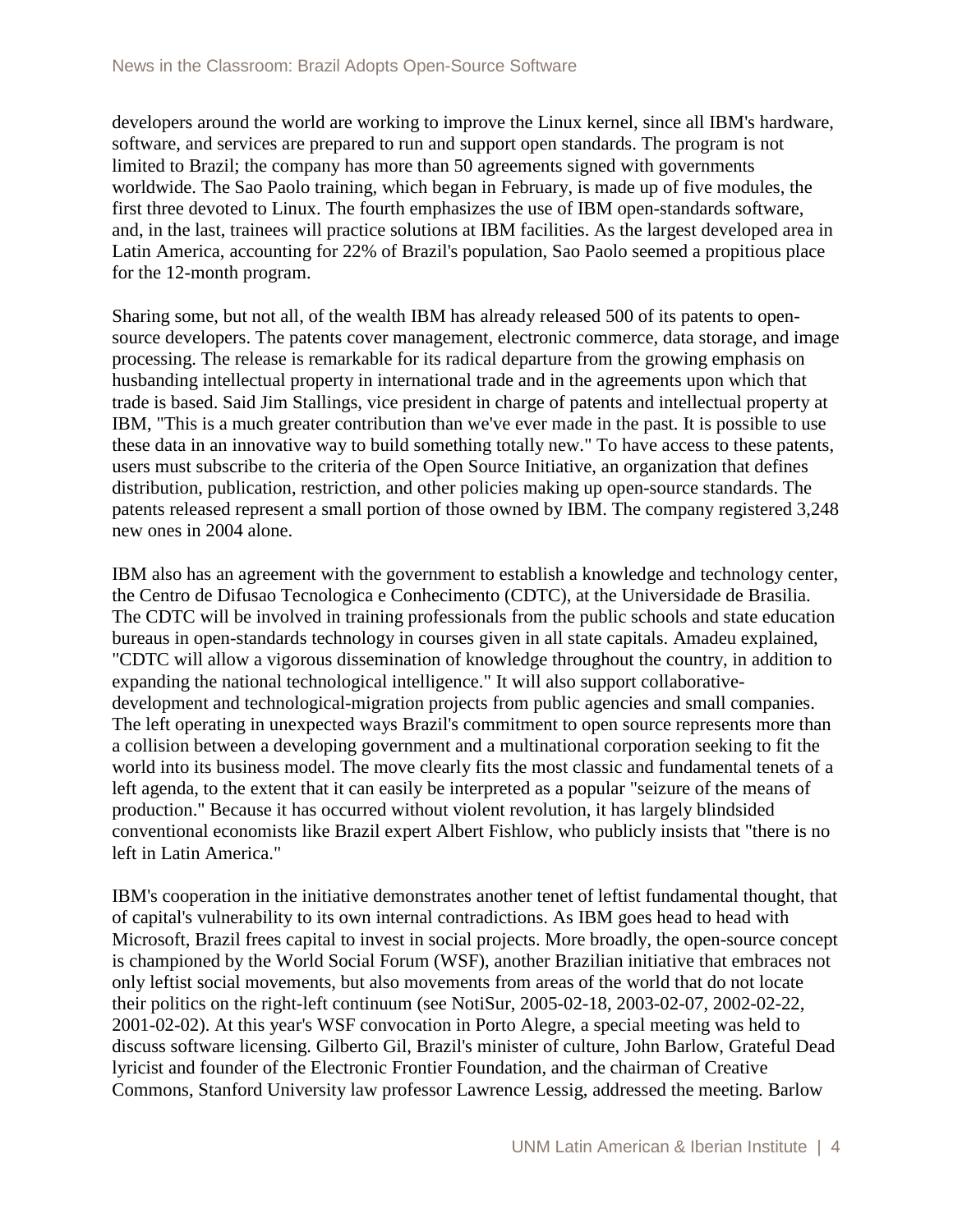told the assembly there is no need to spend desperately needed resources on proprietary software when open-source alternatives are available. "Brazil already spends more in licensing fees on proprietary software than it spends on hunger," he said.

WSF is a laboratory for testing alternative concepts of the relations of property extending beyond the intellectual, toward land, patents on agricultural products, and on proprietary drugs, and even on copyright rules in the arts. The forum is a growing counterweight to the rules under which countries struggle to develop.

#### *Lula snubs Gates*

The WSF annual meetings coincide with those of the World Economic Forum (WEF) in Davos, Switzerland. Lula attended both this year. At the WSF, he heard criticism of his failure to increase social spending. At the WEF, he heard a request from Bill Gates, Microsoft founder, for a meeting. Lula's press secretary said Gates wanted to talk about the president's open-source policy, and Lula turned him down. Sergio Amadeu said to the media, "Brazil would gain nothing with [the meeting], but Microsoft would." He said that Gates "wants to push Lula in another direction," not only on this issue but on a program of Lula's to buy a million computers, Linux equipped, to distribute to the popular classes. The machines will be loaded with 25 other opensource programs. The government will also open 1,000 centers in poor neighborhoods with free Internet access.

Microsoft had initiated a lawsuit against Amadeu in 2004 after he compared the company to "traffickers who give free samples so that people become addicted later and pay for more doses." The company later dropped the suit, but continues to give indications it doesn't intend to make the transition easy for Brazil. In what may yet prove to be a counterproductive maneuver, it announced it would limit noncritical updates of its Windows software to registered users. Henceforth, it will not be possible, for instance, to download the latest version of Media Player, unless the user has registered. The company has estimated that 60% of the software in use in Brazil is illegally copied, or otherwise irregularly obtained, and has posed the new policy as an anti-piracy measure. Other allies in Lula's campaign to change the rules include Sun Microsystems and Hewlett-Packard, both supporters of free software. Said Amadeu, "Sun, HP, and IBM don't intimidate the Brazilian government, they collaborate with us."

[Sources: The Register (UK) 11/24/03; eweek.com, 09/09/04; Folha de Sao Paolo (Brazil), 05/03/04, 01/11/05; open-mag.com, 01/18/05; Associated Press, 11/16/03, 01/31/05; National Public Radio (US), 01/31/05; vnunet.com (UK), 02/01/05; The Times of Malta, 02/07/05; Reuters, 02/16/05; Brazil Under Lula, seminar by Albert Fishlow, University of New Mexico, 02/25/05]